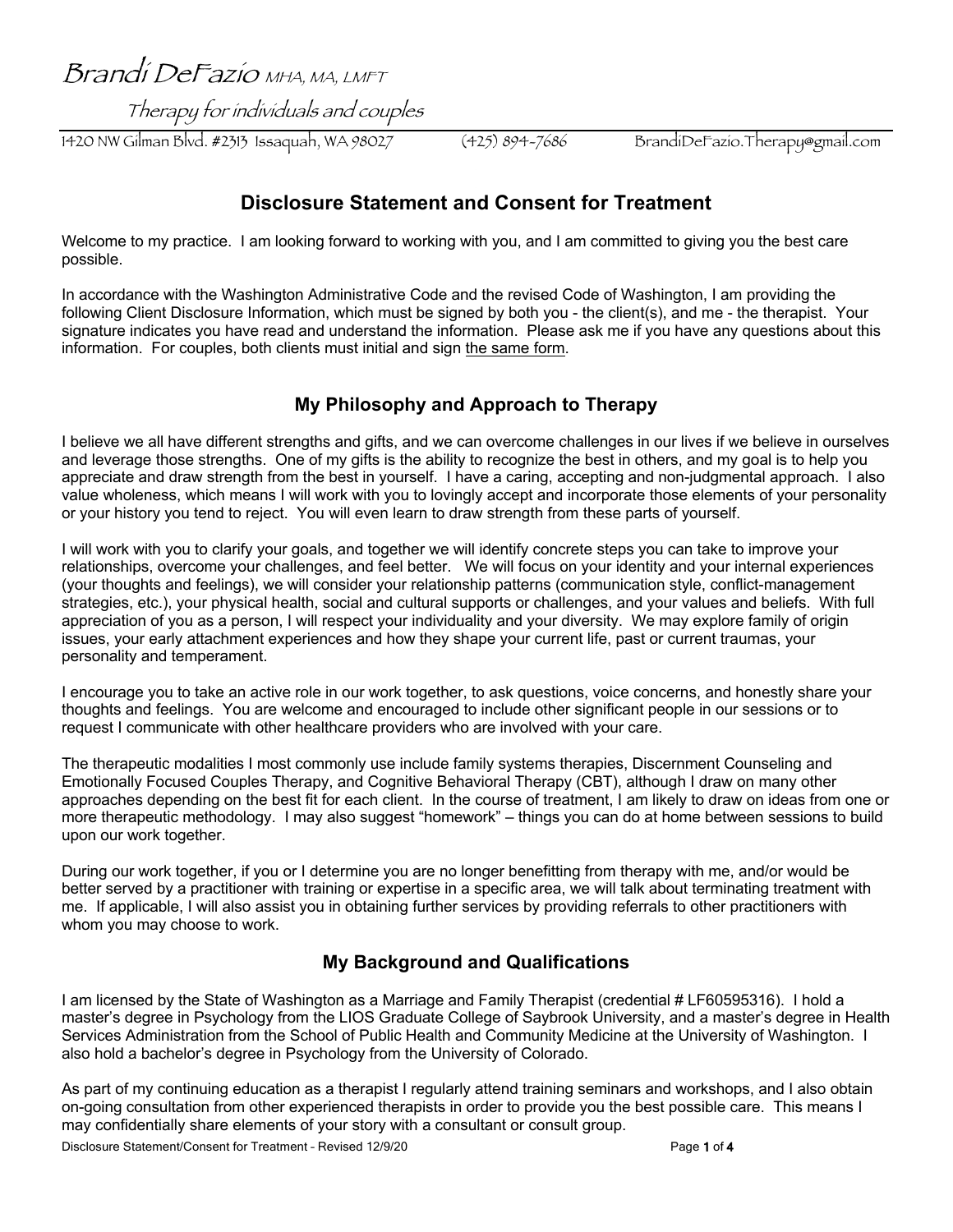### **Benefits and Risks of Therapy**

You have chosen to engage in therapy with me, which is one option among many. Other options include other practitioners, other therapies, support groups, self-help resources, and other modes of treatment. Therapy has been shown to have many benefits. It often leads to better relationships, solutions to specific problems, and significant reductions in feelings of emotional distress. Therapy can also have risks. Since it often involves discussing unpleasant aspects of your life, or memories, you may also experience uncomfortable feelings such as sadness, guilt, anger, anxiety, frustration, loneliness, or helplessness during the process of therapy. I will help you understand and process these feelings.

Some clients need only a few sessions to achieve their goals, while others may benefit from longer-term therapy. You have the right to end therapy at any time; however premature termination may result in the return or worsening of the initial problems and symptoms.

## **Client Rights and Confidentiality**

You have the right to choose the therapist and treatment approach that best suits your needs, or to refuse treatment. Please let me know if you have any concerns or are dissatisfied, and we can discuss alternative ways to support you in reaching your treatment goals. My goal is to serve you in the best way possible and I am committed to the highest standards of professional and ethical treatment. If my services do not meet your needs, please let me know and I will assist you in finding another treatment provider.

All information discussed during therapy will be held in strict confidence. No identifying information will be released without your written consent. If I am seeing a couple, no information will be released without the written consent of both parties.

However, according to Washington State law (RCW 18.225.105), the following situations are exceptions to your right of confidentiality:

- 1) If I believe you are likely to do harm to yourself or to another person, I am required by law to take steps to protect you and/or the other person.
- 2) If I believe you may be physically or sexually abusing or neglecting a minor child (under 18 years of age) or vulnerable adult (one who is dependent upon another adult for physical and/or emotional caretaking), or if you report information to me about the possible abuse or neglect of a minor child or vulnerable adult, I am required by law to report this to Child Protective Services or Adult Protective Services.
- 3) If you submit claims to your insurance company, they may require information from me about your treatment.
- 4) If a court of law issues a legitimate court order, I am required to provide the information specifically described in that order.
- 5) If you commit a crime on my premises or against me or if I need to defend claims against me, I am allowed by law to disclose your healthcare information.

In addition, in order for me to work effectively on your behalf, I request that couples waive their rights to confidentiality among each other. This does not mean I will necessarily disclose any such information. It does mean I *may* do so, *if* I believe it is necessary for the success of your work. I would first discuss this with you and encourage you to share the information yourself.

Finally, while some clients choose to email or text me to schedule appointments and occasionally share information pertinent to their treatment, please be aware that all electronic communications come with the risk of potential loss of confidentiality.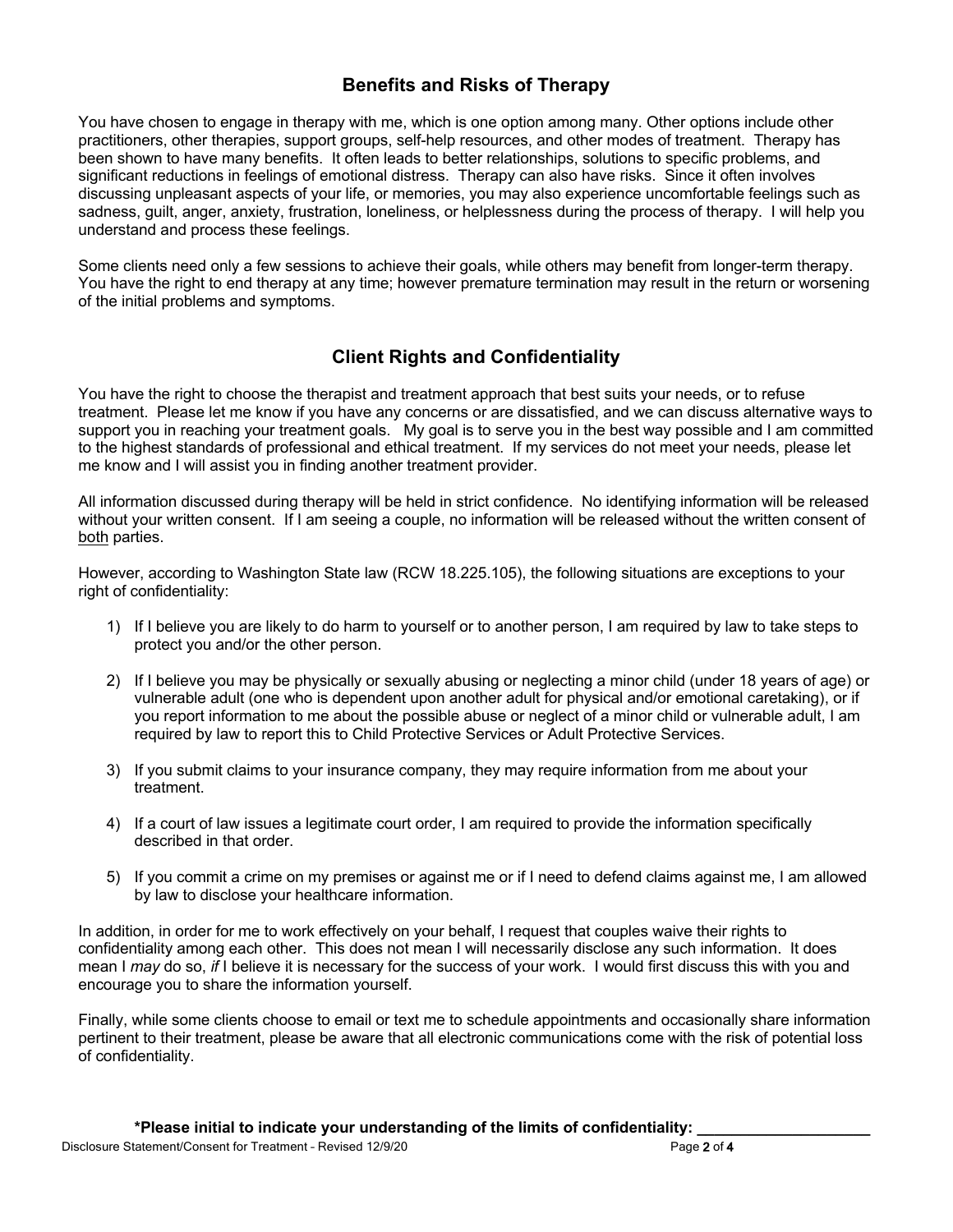### **Appointments, Fees and Payment**

My fee is one hundred fifty dollars (\$150) for a 55-60-minute session or two hundred twenty-five dollars (\$225) for an 80-90-minute session. I recommend longer sessions for couples' therapy, as I have found we can make progress more quickly. **Full payment must be made by credit/debit or health savings account (HSA) card at the conclusion of each session.** I have room in my practice for a few reduced-fee clients. If my fee is a hardship for you, please discuss a reduced-fee option with me.

Phone calls or emails that take more than 20 minutes, or professional or medical consultations including travel time to another location will be billed at my standard hourly rate. Any casework, research or professional consultations done as part of any legal proceedings will be billed at a rate of \$300 per hour. I will endeavor to obtain agreement from you for any billable hours outside our session before I do the work.

While I do not bill insurance companies directly, I will provide you with a statement for services, which you may submit on your own for possible reimbursement. You, not your insurance company, are responsible for the full fee. You are responsible to contact your insurance company to verify whether your policy will cover my services and determine your benefit level, deductible, etc.

#### **\*Please initial to indicate your understanding of my fee policies: \_\_\_\_\_\_\_\_\_\_\_\_\_\_\_\_\_\_\_\_**

#### **Cancellation Policy**

If you need to cancel an appointment, please let me know as soon as possible but no later than 24 hours in advance in order to avoid payment for the session. Missed sessions without at least 24-hour cancellation will be considered payable prior to our next session. You may contact me by phone, text, or email to cancel.

#### **\*Please initial to indicate your understanding of my cancellation policy: \_\_\_\_\_\_\_\_\_\_\_\_\_\_\_\_\_\_\_\_**

#### **Emergencies**

If you have an emergency, call me at **(425) 894-7686**. If I am unavailable at the time of your call, I am usually able to respond within 24 hours. **If you need help sooner, call the Seattle Crisis Clinic at (206) 461-3222, call 9-1-1, or go to the nearest hospital emergency room.** When I am out of town and unavailable, I will arrange for a colleague to cover any emergencies.

#### **Client Records**

By law I am required to keep records of our sessions for five (5) years unless you request in writing that no records be kept beyond basic identification. It is my general practice to keep record of the services I provide. You may ask to see and copy that record and you may ask me to correct that record. I will not disclose your record to others unless you direct me to do so in writing or unless the law authorizes or compels me to do so. You may request to see your record or get more information about it by writing to me at 1420 NW Gilman Blvd #2313, Issaquah, Washington, 98027. There will be a fee for copying of the clinical file.

I also want to protect your interests in the event of my unexpected death, disability, impairment, or incapacity. In order to accomplish this, I have arranged with another therapist to assist with closing my practice in the event of my death, disability, impairment, or incapacity. This other therapist will not have access to your records unless I am unable to continue as your therapist. You waive any relevant medical privacy act rules to the extent necessary to allow the therapist closing my practice to contact you and take the necessary steps related to you. In such event, the other therapist will contact you and provide you with information about how to proceed.